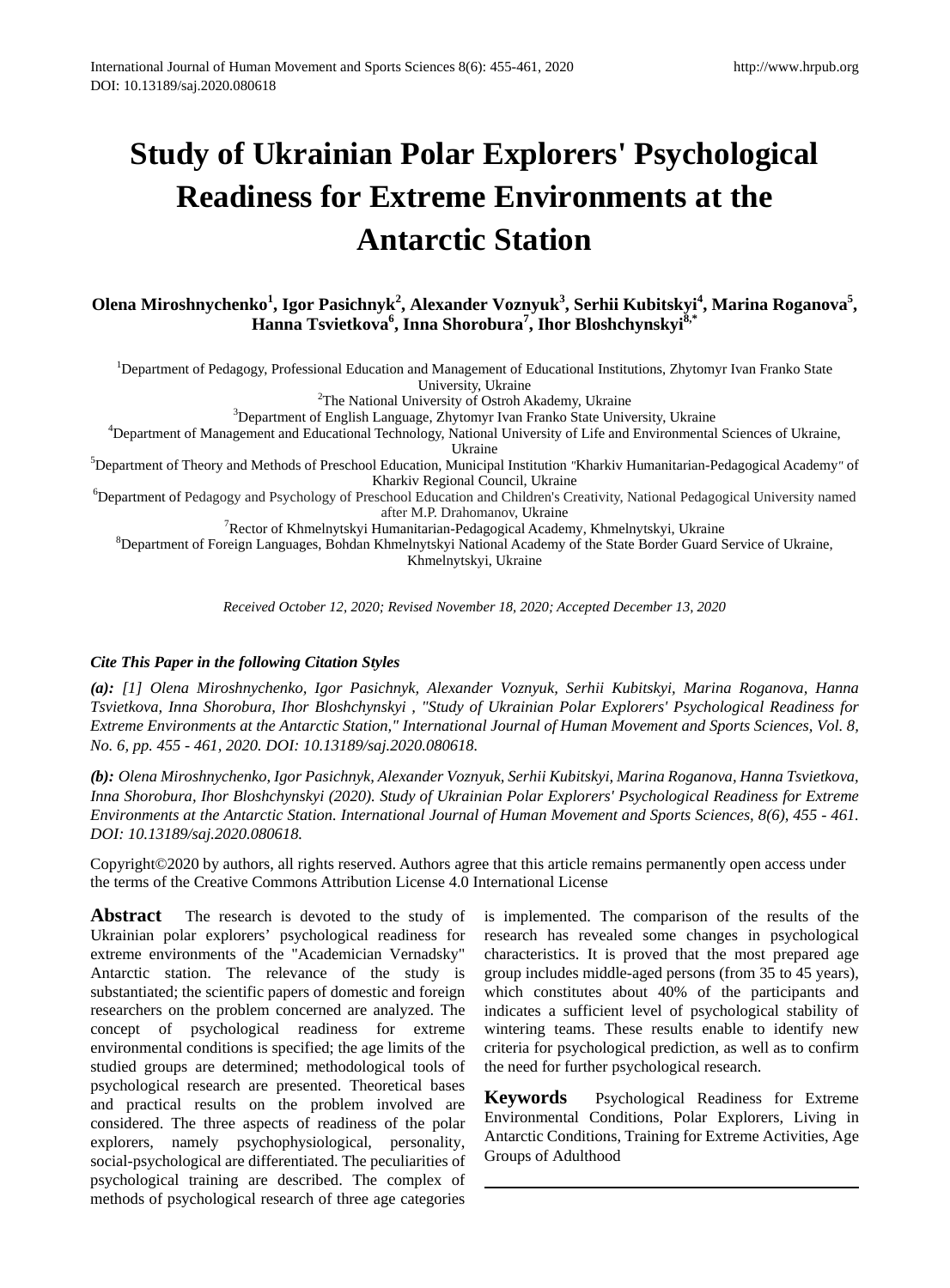# **1. Introduction**

Ukraine being one of the 29 countries having the status of a Consultative Party to the Antarctic Treaty explores the "White Continent" on the Ukrainian Antarctic Station "Academician Vernadsky". Extreme conditions and a long stay of 12-13 months in an isolated area with harsh climatic conditions have a significant impact on the readiness of the station crew. These factors determine the relevance of the article.

The researchers of the peculiarities of activity in extreme environmental conditions distinguish in the phenomenon of readiness the following aspects: physical fitness, neurodynamic fitness, psychological readiness, one of which, depending on specific factors, may become the leading one. On the other hand, the readiness to act in extreme conditions is closely related to the adaptive capabilities of the individual, manifested in various types of adaptation (physiological, biological, psychological, social) (Moiseyenko, et al, 2016).

Adaptation/adjustment is understood as a complex and multilevel phenomenon of a person's inclusion in a micro-and macro-living environment. Based on the research of A. Nalchadjian, we proceed from the assumption that a well-adapted person is a person having a positive social experience, optimal professional productivity, mental balance and willingness to work even in harsh conditions (Nalchadjian, 1985).

A group of scientists (physicians, physiologists, psychologists) of the National Antarctic Research Center has been dealing with the problem of Ukrainian polar explorers' psychological readiness for extreme environmental conditions for a long time. These scientists have proved that adaptation during the winter period depends on how polar explorers are ready for life in such conditions since their activity is connected with the influence of numerous extreme factors (the peculiarities of regional photoperiodic, time zone shift, sensory deprivation, meteorological and heliophysical phenomena, etc.), which creates an additional burden on the functional systems of a person's organism (Moiseyenko, et al, 2016).

The researchers from countries with permanent Antarctic stations also note the difficulty of a person's adjusting to harsh Antarctic conditions, namely: psychophysiological adaptation depends on the level of psychological readiness to perform professional duties in difficult situations.

A lot of scientists show the impact of a set of negative factors (isolation and confinement, interpersonal relationship and adjustment to a group, monotony environment, absence of privacy and emotional satisfaction, etc.) over person's psychological variables (Nicolas, et al, 2016; Norris, 2017; Chen, et al, 2016; Mullin, 2006; Palinkas, 2003; Peri, et al, 2000). Another important negative factor is connected with light influence on the human organism (Mehlhorn, 2017) since Antarctica

is characterized by 24-hours of darkness during winter/polar night (Tortello, et al, 2018).

Some authors compare extreme temperatures and tough environmental conditions in Antarctica, to some extent, an analogue of a space ship (Lugg, Shepanek, 1999; Suedfeld, Weiss, 2000). The researchers state that emotional disruptions and psychological disorders as well as mood fluctuations, anxiety, depression, anger, hostility, sleep disturbance, psychological stress, fatigue, decrease in cognitive performance (Rohan, Rough, 2017; Palinkas, Suedfeld, 2008); Harris, et al, 2010; Solanas, et al, 2016; Barbarito, et al, 2001; Khandelwal, et al, 2015).

According to our research, polar explorers' psychological readiness is based on their psychophysiological qualities. Person's psychophysiological functions in extreme conditions must meet the following requirements: high emotional stability; resistance to fatigue; clear manifestation of a strong, balanced mobile type of higher nervous activity; high rate of sensory-motor reactions, certain rate of attention vacillation; good visual and auditory memory.

Psychological readiness for this activity includes assessing capabilities in relation to prospective difficulties, as well as self-confidence and self-preparedness, purposefulness, independence in decision-making, self-control, the ability to manage emotions, etc. Independence and social experience of the individual as the components of the decision-making system in complex situations have also been confirmed by our data. We should also mention not only various conscious/unconscious settings to certain forms of response, but also awareness of the tasks, models of probable behavior, the determining of the optimal means of activity, the assessing of persons' capabilities in relation to prospective difficulties/problems.

It must be noted that the process of psychological adaptation is associated with the peculiarities of establishing social ties between members of long-term expeditions when certain regularity can be fixed: the higher the social status of a person, the better adaptation processes have been revealed (Miroshnichenko, et al, 2018).

As M. Mehta and G. Chugh have found, an important role in adapting to extreme conditions is played by such social personality traits as enthusiasm, responsibility, optimistic orientation to the future, determination and the need for self-realization (Mehta, Chugh, 2011).

The results of our theoretical analysis have showed that despite the availability of scientific research on the problem mentioned, some issues remain unexplored, including the formation of psychological readiness of Ukrainian polar explorers for their work in Antarctica.

The urgency of this problem also stems from recent tragic event occurred at the Ukrainian Antarctic station when one of its members committed suicide which, in our opinion, was due to insufficient psychological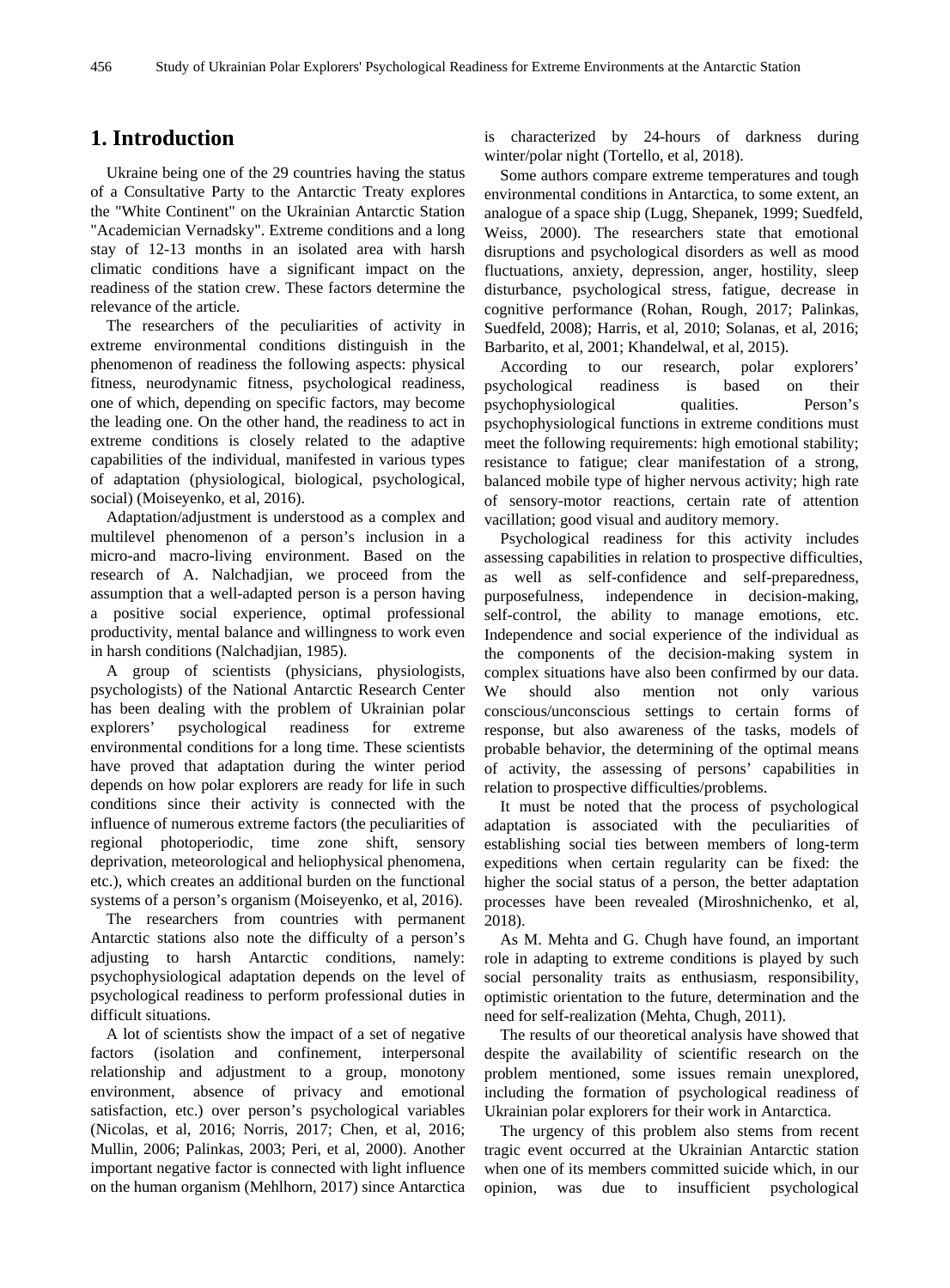organization (pre-expedition training and studying the prospective members of polar station) of the last Antarctic expedition.

### **1.1. The Aim**

The objective of this research is to present the theoretical foundations and practical results of the study of Ukrainian polar explorers' psychological readiness for extreme environments at the station "Academician Vernadsky".

#### **1.2. Tasks**

- 1) To clarify the concept of psychological readiness for extreme environmental conditions.
- 2) To determine the age limits of the experimental groups of Ukrainian polar explores.
- 3) To present the methodological tools of psychological research.
- 4) To demonstrate the results of the study of age peculiarities of psychological readiness for extreme conditions at the Antarctic station "Academician Vernadsky" applying the pertinent data of 9 Ukrainian expeditions.

# **2. Materials and Methods**

#### **2.1. Participants**

The empirical study has been conducted in the period from 2011 to 2019. The study has involved the polar explorers who performed professional duties at the Ukrainian Antarctic Station "Academician Vernadsky" for 12-13 consecutive months. The total number of persons is 70 males, the age of the respondents ranges from 26 to 63 years.

#### **2.2. The Methodological Background**

The methodological foundations of the study are the psychological theory of the classics of domestic psychology, S. Rubinstein and A. Leontiev, within the personality approach to the study of psychological phenomena. This approach assumes that all mental processes, psychological properties and states belonging to a particular person depend on and are determined by his/her individual and social existence. S. Rubinstein believed that personality's orientations (attitudes, settings) are certain dynamic trends being the motives of human activity and, in turn, are determined by goals and objectives of this activity. In his view, this concept ("personality's orientation") includes two interrelated aspects that indicate the source of orientation: the subject content (semantic aspect) and tension (dynamic aspect). Considering the dynamic aspect, S. Rubinstein singles out the attitude as a special orientation on the goals/objectives of the activity, which is manifested in person's willingness to act in a certain way (refer to Payne, 2009).

A. Leontiev, developing the ideas of S. Rubinstein, has considered the core of the personality to be a system of relatively stable hierarchical motives. Some motives (meaning-forming) impart the activity with individual sense and a certain direction, while others play the role of motivating factors, which serves as a basis for personality's readiness for activity (Leontiev, 2009). Some scholars Heildenberg C. Dimarucot and Gil P. Soriano used in their study Physical Activity Readiness Questionnaire+ and assessed cardiovascular endurance through volume of oxygen uptake or VO2 max before and after the multistage training program. They collected profile of the subjects which includes the age in years, sex, height in centimeters, weight in kilograms, and resting heart rate (bpm) (Dimarucot, Soriano, 2020). Other scholars, such as Faruk Salih Şeker and Mehmet Şahin prepared the questionnaire with 26 questions, four questions are intended to examine the biographical features, four are intended to examine the characteristics game, and the remaining 18 are intended to examine the effects on social morality (Şeker, Şahin (2020).

#### **2.3. The Methods Used**

To determine the polar explorers' psychological readiness for extreme conditions, we have used the methods enabling to study such personality aspects of psychological readiness as personality's orientation to activity (the "Orientation Questionnaire" by B. Bass (Bass, 1962) and socio-psychological attitudes to activity (the "Diagnosis of socio-psychological attitudes personality by O. Potemkina (Potemkina, 2004). The results obtained were confirmed by the use of an auxiliary method – interviews with the respondents. The application of these methods has ensured the reliability and validity of our study. The latter has been conducted within the psychological training of wintering personnel for life in the Antarctic being one of the activities of the medical and biological laboratory of the National Antarctic Research Center of Ukraine.

# **3. Results**

We define a person's psychological readiness for life in extreme conditions as a state of mobilization of all psychophysiological systems of the body, ensuring the effective implementation of necessary actions. Psychological readiness, being a functional state, is primarily determined by stable individual and mental characteristics inherent in the personality. This state, according to our data, includes motivational, orientational, operational, volitional and evaluative components. Psychological readiness is a relatively stable state, which is determined by the basic (including characterological)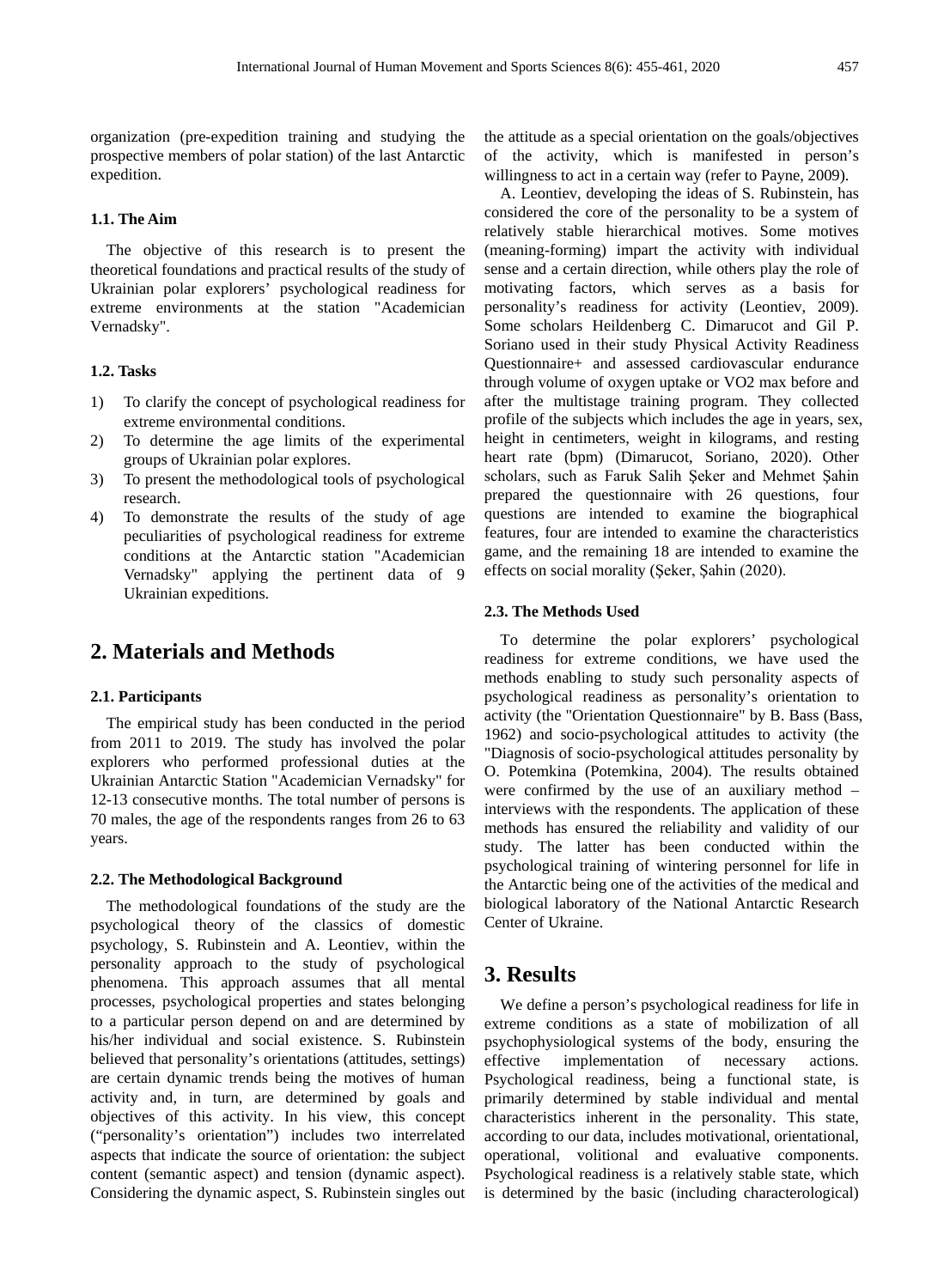and programmable (motivational and intellectual) personality traits, and is manifested in an active-positive attitude to the profession, and by formed professional self-consciousness. Therefore, the study of a person's psychological readiness to work in extreme conditions is aimed at identifying his/her certain professionally important qualities and abilities, which realize the following characteristics:

- positive attitude to the type of activity;
- the need for a certain special activity, interest and inclination to the activity, conscious motivation of the personality, and internal acceptance of the requirements of the activity in extreme conditions;
- personality's awareness of social significance of the activity;
- motivational component of personality's activity, desire for self-education and self-improvement.

We distinguish the following aspects of personality's readiness: psychophysiological, personalitypsychological, socio-psychological being dialectically united and sharing their peculiar qualities. In this article, we present only the part of our research, which relates to the *personality aspect* of psychological readiness to work in extreme conditions.

As our experience has shown, the most favorable polar explorer's state at the beginning of the expedition is the state of personality-psychological ("combat") readiness. This state is characterized by the following features: general emotional uplift, vigor, inspiration, inner composure and concentration, self-confidence, exacerbation of the processes of perception, attention, thinking, memory, imagination and representations (Miroshnichenko, et al, 2018).

The dynamics of polar explorers' personality-psychological readiness to perform professional duties in extreme conditions is one of the most important tasks of psychological support of pre-expedition training, the quality of which significantly affects the full realization of professionals' potential.

On the eve of a long, responsible and rather complex trip, which lasts up to 10-12 days and runs through 3-5 countries, the polar explorers' psychological readiness to their prospective work is unstable due to their increased sensitivity to various factors influencing both external and internal content of their psychic. Such factors, first of all, are difficult crossings to the location of the Antarctic station (planes, buses, sea ships), long stay in an unfamiliar socio-cultural environment, unusual level of organization of accommodation and food, close interaction of the members of the expedition and constant control by leadership, increased mental/emotional stress, the negative impact of time zone changes, "seasickness", etc. The combination of these factors can have a significant impact on functional systems of human organism, its adaptation processes, which may prevent maximum activation of organism's resources, affecting the quality of polar explorers' psychological states. Therefore, psychological training plays an important role to prevent negative aspects mentioned above.

The activity of polar explorers is determined by a complex combination of external and internal psychological qualities. They are clarified by the researchers at a specially organized meeting, through a long communication between the researchers and the candidates for the expedition, which takes place in conditions socially and psychologically close to the conditions of the expedition: the team members abide in a separate house in a closed area. In such conditions, prospective polar explorers are tested for psychological compatibility, the ability to perform different professional duties (a mechanic, doctor, cook, etc), the skills to work together and spend leisure time in a closed team, and so on. During the meeting, the psychologist conducts psychological examinations, namely: observations, individual conversations, business games, testing with the help of different tools and techniques.

During our research, we have come to a conclusion that there are objective and subjective difficulties in preparing for work in extreme conditions. Objective difficulties are caused by the peculiarities of living conditions, and subjective ones are connected with the peculiarities of the personality of a polar explorer. For rigorous expedition conditions and coexistence in a closed team, the following personality traits play an important role: purposefulness and persistence; endurance and self-control; determination and courage; initiative and discipline.

We have also found that adaptation to harsh conditions in Antarctica depends, to some extent, on the age characteristics of wintering participants. For experimental verification of our observations, we have divided the winterers of each expedition into age groups: 22-34 years (31 persons), 35-45 years (25 persons), older than 45 years (14 persons).

This distribution is due to some data presented in the works of domestic scientists who propose the selection of the following periods in adulthood: the period of youth (from 21 to 28 years), young adulthood (28-34 years), adulthood (35-45 years), maturity (46-55 years), late maturity (56-66 years), aging period (66-78 years), old age (78+ years). In this respect, K. Krutiy and L.Zdanevych have put forward the age periodization being based on the theory of generations, according to which the adults are divided into age groups depending on the year of birth: born in 1947-1967 – the generation of "Baby Boomers", born after the Second World War (in our study they are the polar explorers of 46-62 years old); 1968-1987 – "the Generation "X" or "Unknown Generation" (in our study these are persons of 35-45 years old); 1988-2000 – the "Generation "Y" or "the Generation Millennium" (in our study they are polar explorers of 22-34 years old) (Krutiy, Zdanevich, 2017).

Our research has presupposed using several methods the first of which is the study of personality orientations (B. Bass). Table 1 presents the indicators of relevant types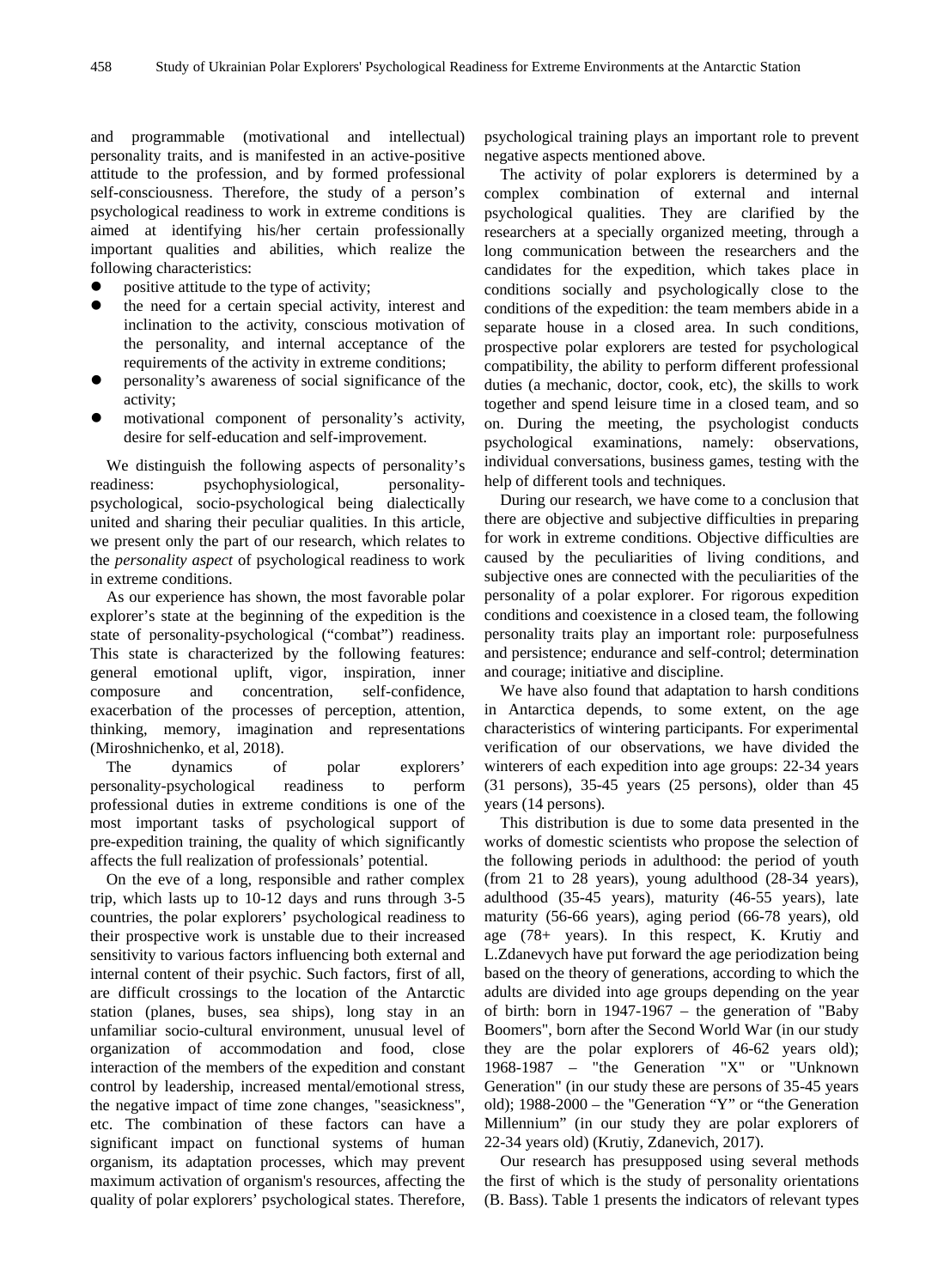of personality orientation in the representatives of different age groups.

As you can see from the table, the representatives of the older group of winterers (14 people aged from 46 to 62 years) are dominated by orientation on work, and the percentage of orientation on oneself is the lowest in all groups. The representatives of the middle age group (25 people aged from 35 to 45 years) demonstrate the similar order and the distribution with that of the older group, although all indicators are higher comparing with the older group. This testifies to a greater activity of representatives of "the Generation X" compared with the senior group. The younger age group is made up of 31 persons between 22 and 34, and this group also prefers to focus on work, the second place is the focus on oneself, and the last is the focus on the team. This indicates, in our opinion, that the younger generation has a more pronounced individualism, expressing the selfishness of youth, the desire to be original, unique. The influence of social changes in society also plays a certain role: after all, individualism, entrepreneurship, and individual activity are dynamically developing in modern society.

The next method used presupposes the study of personality's socio-psychological setting in motivation and need sphere. It is these settings that encourage the participants of Ukrainian Antarctic expeditions to work in extreme conditions. Here we have applied O. Potemkina's method, presupposing taking into consideration such continuums as "altruism-egoism", "process-result", and "freedom-power". This method helps to study the state of psychological readiness formed on the basis of personality

experience and has a direct impact on possible reactions of a personality. Here we have the psychological readiness for a certain behavior in specific situations (Potemkina, 2004).

The results of the study are presented in table 2.

After analyzing the data according to method used, we can draw the following conclusions. Among the representatives of the older generation of polar explorers, the main setting, which we interpret as psychological readiness to meet current needs, is the settings to work, altruism and freedom. The indicator of setting to egotism is the lowest among all groups. Such settings are the result of social upbringing of "the Children of Winners" generation, their activities are conditioned by the needs and ideals of the time of their youth. The representatives of the medium group of polar explorers have demonstrated the highest indicators of settings to freedom (the highest indicator of all groups being the sign of time spirit of their youth), to work and to the result of their activities. The lowest value is the setting to money: this is ample evidence that this group consists of the largest number of romanticists who go on an expedition for new experiences thus expressing the striving to cognize new horizons of outer and inner reality. The representatives of the younger group have the largest percentage of the settings to the result of activity, freedom and process. The representatives of "the Generation Y" express the desire to act freely and reach a result. They have the highest indicators of settings towards selfishness and money compared with other groups, which is the spirit of contemporary society.

| Orientation   | Senior group of polar explorers   |                                                               | Medium group of polar explorers   |                                                               | Junior group of polar explorers   |                                                               |
|---------------|-----------------------------------|---------------------------------------------------------------|-----------------------------------|---------------------------------------------------------------|-----------------------------------|---------------------------------------------------------------|
|               | average<br>points in<br>the group | percentage of the<br>maximum number of<br>points on the scale | average<br>points in<br>the group | percentage of the<br>maximum number of<br>points on the scale | average<br>points in<br>the group | percentage of the<br>maximum number of<br>points on the scale |
| Self-centered | 8.1                               | 33.8                                                          | 9.1                               | 37.9                                                          | 10.0                              | 41.7                                                          |
| Teamwork      | 10.9                              | 45.4                                                          | 11.5                              | 47.9                                                          | 9.4                               | 39.2                                                          |
| Work-oriented | 11.9                              | 49.6                                                          | 12.2                              | 50.8                                                          | 11.1                              | 46.3                                                          |

Table 1. The results of the study of personality orientation in representatives of different age groups

|  |  |  |  |  | Table 2. Results of the study of personality's socio-psychological settings in motivational-needs sphere in the representatives of different age groups |  |  |
|--|--|--|--|--|---------------------------------------------------------------------------------------------------------------------------------------------------------|--|--|
|--|--|--|--|--|---------------------------------------------------------------------------------------------------------------------------------------------------------|--|--|

| Socio-psycholo<br>gical settings<br>based on: |                                   | Senior group of polar explorers                               | Medium group of polar explorers   |                                                                  | Junior group of polar explorers |                                                                  |
|-----------------------------------------------|-----------------------------------|---------------------------------------------------------------|-----------------------------------|------------------------------------------------------------------|---------------------------------|------------------------------------------------------------------|
|                                               | average<br>points in the<br>group | percentage of the<br>maximum number of<br>points on the scale | average<br>points in the<br>group | percentage of the<br>maximum<br>number of points<br>on the scale | average points<br>in the group  | percentage of the<br>maximum<br>number of points<br>on the scale |
| result                                        | 6.8                               | 68                                                            | 6.7                               | 67                                                               | 7.1                             | 71                                                               |
| work                                          | 7.8                               | 78                                                            | 6.9                               | 69                                                               | 5.6                             | 56                                                               |
| process                                       | 6.6                               | 66                                                            | 7.2                               | 72                                                               | 6.6                             | 66                                                               |
| freedom                                       | 7.2                               | 72                                                            | 8.1                               | 81                                                               | 7.1                             | 71                                                               |
| altruism                                      | 7.6                               | 76                                                            | 6.6                               | 66                                                               | 6.0                             | 60                                                               |
| power                                         | 4.5                               | 45                                                            | 4.0                               | 40                                                               | 3.8                             | 38                                                               |
| egotism                                       | 2.6                               | 26                                                            | 4.1                               | 41                                                               | 4.5                             | 45                                                               |
| money                                         | 2.8                               | 28                                                            | 2.2                               | 22                                                               | 4.2                             | 42                                                               |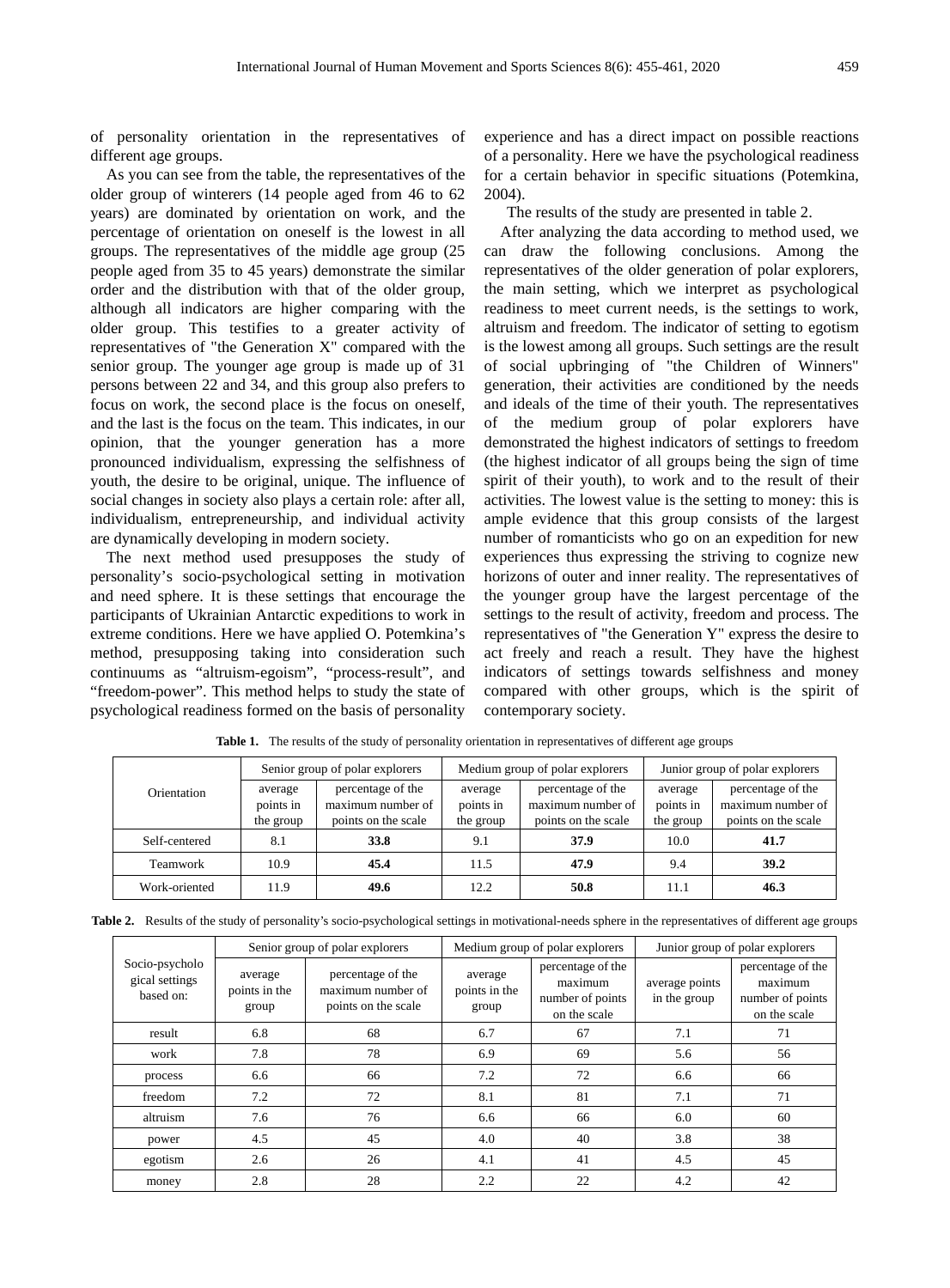# **4. Conclusions**

Studies of polar explorers' personality and psychological characteristics occupy key positions in the researches on extreme activities and make up the basis for predicting the actualization of person's psychological readiness for life in the conditions of social isolation and permanent influence of extreme environmental factors, which are characteristic of harsh Antarctica.

Taking into account the defined indicators, we can draw conclusions about psychological readiness of the candidates for participants in winter expeditions for Antarctica. Preference must be given to the candidates who have indicators of a strong, balanced nervous system, expressing the professional and social orientation and attitude to the activities that contribute to more efficient adaptation for the conditions of Antarctic station and to more effective performance of professional activities.

The results of our study have shown that the indicators of polar explorers' psychological readiness for life in the Ukrainian Antarctic station "Academician Vernadsky" are most pronounced in the age from 35 to 45 years. The representatives of this group make up about 40% of the participants of the Ukrainian Antarctic expeditions, which indicates sufficient level of psychological stability of wintering teams. Thus, it can be argued that Ukrainian winterers are generally ready to live at the Antarctic station (in the personality and psychological aspect), having differences in different age groups in the spheres of orientation and attitudes to the activities, which creates a unique combination of youth, adulthood and maturity.

Prospects for further research lie in developing a typology of the personality of the Ukrainian polar explorer, taking into consideration his individual-typological features, as well as motivation to work in extreme conditions.

# **REFERENCES**

- [1] Bakhmutova, L. (2019). Factors and models of interpersonal interaction of participants in long-term Ukrainian Antarctic Expeditions. Fundamental and applied researches in practice of leading scientific schools. Ottawa, Ontario, Canada, 36(6), 48–55. http://dx.doi.org/10.33531/farplss.2019.6.6
- [2] Barbarito, M, Baldanza, S, Peri, A (2001). Evolution of the coping strategies in an isolated group in an Antarctic base. Polar record, 37(201), 111-120. http://dx.doi.org/10.1017/S 0032247400026930
- [3] Bass, B.M. (1962). The Orientation Inventory. Palo Alto, CA: Consulting Psychology Press.
- [4] Chen, N., Wu, Q., Li, H., Zhang, T., Xu C. (2016). Different adaptations of Chinese winter-over expeditioners during prolonged Antarctic and sub-Antarctic residence. International journal of biometeorology, 60(5), 737-747. <http://dx.doi.org/10.1007/s00484-015-1069-8>
- [5] Dimarucot, H. C., Soriano, G. P. (2020). Effectiveness of the Multistage Jumping Rope Program in Enhancing the Physical Fitness Levels among University Students. International Journal of Human Movement and Sports Sciences, 8(5), 235 - 239. DOI: 10.13189/saj.2020.080511.
- [6] Harris, A., Marquis, P., Eriksen, H.R., Grant, I., Corbett, R. (2010). Diurnal rhythm in British Antarctic personnel. Rural Remote Health 10(2), 1351.
- [7] Khandelwal, S, Bhatia A, Mishra AK (2015). Psychological health in the summer team of an Indian expedition to Antarctica. Journal of Mental Health and Human Behaviour 20(2), 65-70.
- [8] Krutii, K. L., Zdanevych, L. V. (2017). Review of empirical research on the stratification of modern preschool childhood. Development and modernization of social sciences: experience of Poland and prospects of Ukraine. Lublin: Izdevnieciba «Baltija Publishing», 56-71.
- [9] Leontiev, A. N. (2009). The Development of Mind. Pacifica, CA: Marxist Internet Archive Publications.
- [10] Lugg, D., Shepanek, M. (1999). Space analogue studies in Antarctica. Acta Astronautica, 44(7-12), 693-699. http://dx.doi.org/10.1016/S0094-5765(99)00068-5
- [11] Mehlhorn, B., Mehlhorn, H. (2017). Antarctica: The peculiar world. Biodiversity and Evolution of Parasitic Life in the Southern Ocean, Springer, 7-12. http://dx.doi.org/10.1007/9 78-3-319-46343-8\_2
- [12] Mehta, M., Chugh, G. (2011). Achievement Motivation and Adjustment in Members of Indian Scientific Expedition to Antarctica. Psychological Studies, 56(4). http://dx.doi.org/1 0.1007/s12646-011-0109-7
- [13] Miroshnichenko, O.A., Gutsulyak, O.P. & Marchenko, O.V. (2018). Introduction of diagnostic procedures and training programs in psychological training and rehabilitation of winterers. Ukrainian Antarctic Journal, 16, 178–187.
- [14] Moiseyenko, E., Sukhorukov, V., Pyshnov, G., Mankovska, I., Rozova, K., Miroshnichenko, O. (2016). Antarctica challenges the new horizons in predictive, preventive, personalized medicine: preliminary results and attractive hypothesis for multidisciplinary prospective studies in the Ukrainian «Akademician Vernadsky» station. EPMA Journal,7(1), 11.
- [15] Mullin, J.R. (2006). Some psychological aspects of isolated Antarctic living. American Journal of Psychiatry 117(4), 323-325. http://dx.doi.org/10.1176/ajp.117.4.323
- [16] Nalchajyan, A. A. (1985). Personality. Group socialization and mental adaptation; Academy of Sciences of the ArmSSR, Institute of Philosophy and Law, 263, p. 21, Yerevan Publishing House of the Academy of Sciences of the ArmSSR.
- [17] Nicolas, M., Suedfeld, P., Weiss, K., Gaudino, M. (2016). Affective, social and cognitive outcomes during a 1-year wintering in Concordia. Environment and Behavior 48(8), 1073-1091. http://dx.doi.org/10.1177/0013916515583551
- [18] Norris, N. (2017.) Play building as qualitative research: A participatory arts-based approach. Routledge, USA.
- [19] Palinkas, L.A. (2003). The psychology of isolated and confined environments: Understanding human behavior in